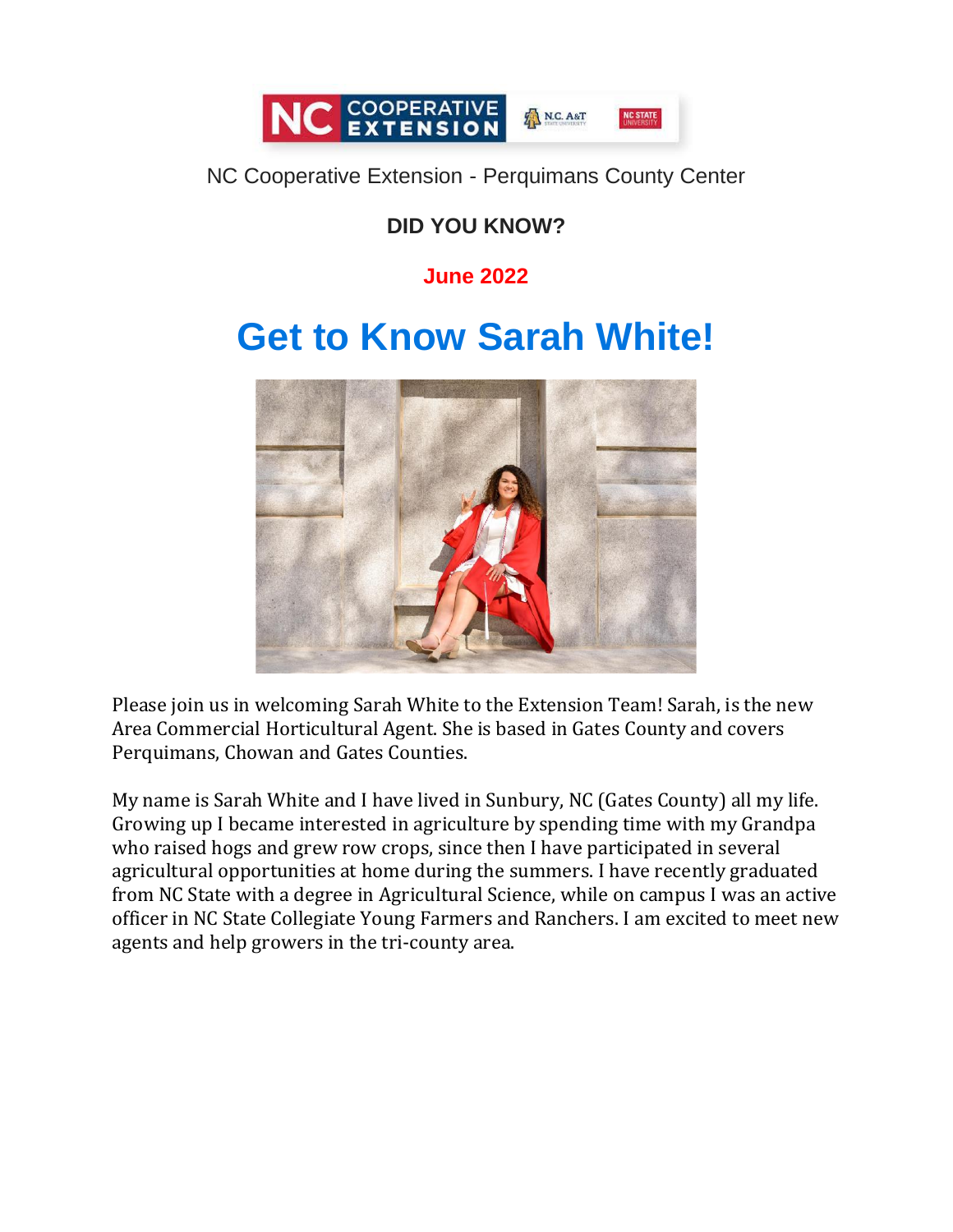### **Master Gardeners Take Tour!**



Chowan, Gates and Perquimans County Extension Master Gardeners recently enjoyed a tour of Green Leaf Plant Farm in Edenton, NC. Green Leaf supplies bedding plants to retail outlets throughout the mid atlantic. Picture by Master Gardener Pam Hadden.

### **2022 Progressive Ag Safety Day**